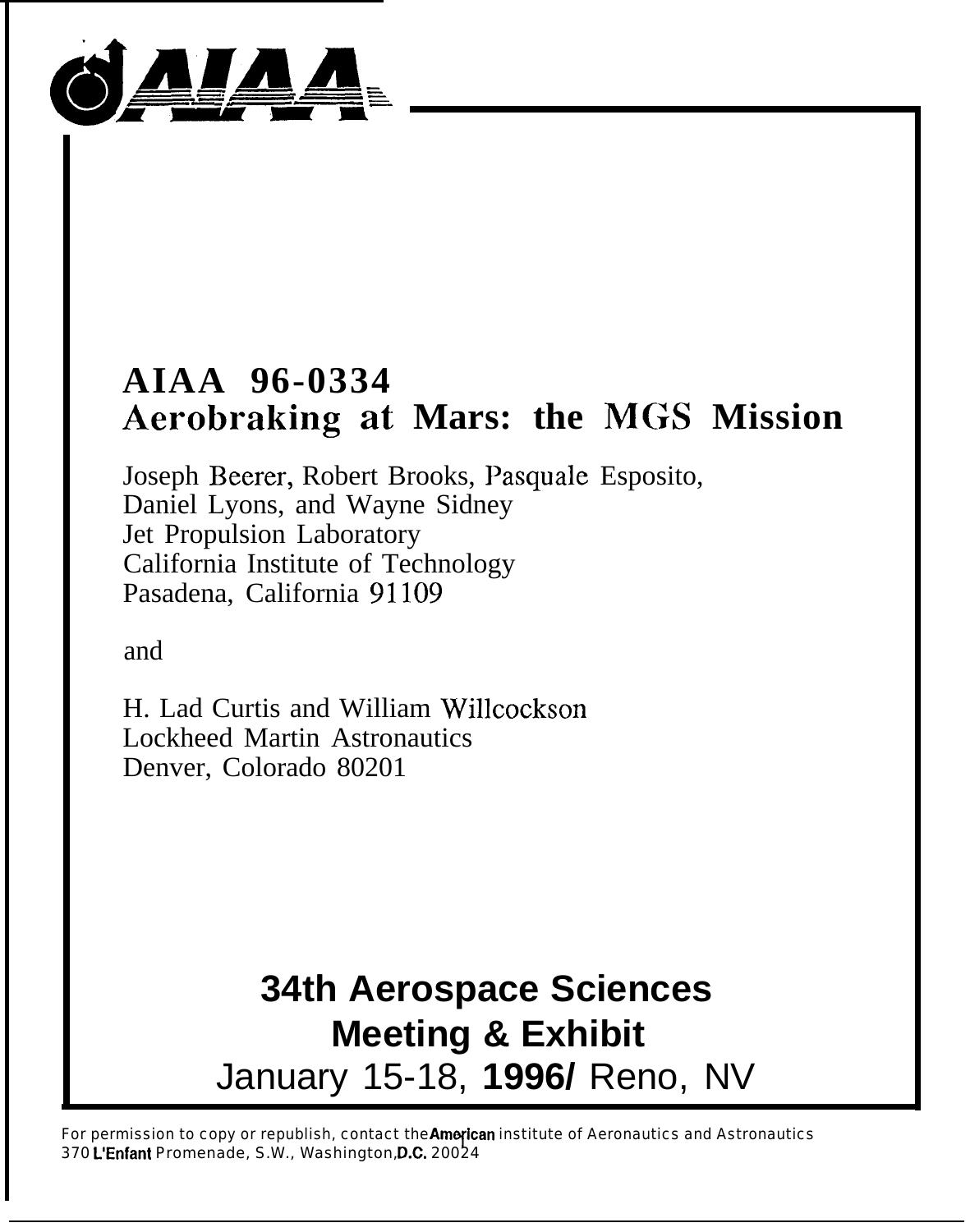# Acrobraking at Mars: the MGS Mission

J. Becrer<sup>\*</sup>, R. Brooks+, P. Esposito<sup>\*</sup>, D. Lyons<sup>†</sup>, W. Sidney<sup>†</sup>, Jet Propulsion Laboratory, California Institute of Technology, Pasadena, California 91109 ad 1 I. Curtis' and W. Willcockson<sup>5</sup>

Lockheed Marlin Astronautics, Denver, Colorado 80201

'Ihc Mars Global Surveyor mission, scheduled for launch in November 1996, will employ acrobraking as a means reaching a low altitude, sun-synchronous mapping orbit. 'I'his technique is necessary to minimize the cost of the mission. The dry mass of the spacecraft (about 660 kg) and the capability of the Delta 11 launch vehicle (about  $1060 \text{ kg}$  to Mars) do not permit an allpropulsive transfer to the desired orbit. Acrobraking in the MGS mission presents several challenges not faced by the Magcllan acrobraking mission, The requirement to reach a 2 pm node, sun-synchronous mapping orbit puts a limit on the time avaitablc for acrobraking and drives the spacecraft thermal design. The atmospheric density encountered from orbit to orbit is expected to vary more than was experienced at Venus due to several factors: 1) the changing topography below the pcriapsis pass duc to the planet rotation, 2) the atmospheric changes due to winds and dust storms, and 3) the irregular Mars gravity field. in addition, the Mars atmosphere models are less accurate than the Venus models were at the time of Magellan acrobraking. As a result the spacecraft and mission design accommodates a 90% orbit-to-orbit atmospheric density change. To be consistent with a low-cost flight team, operations during the acrobraking mission phase will be planned to be as routine and repetitive as appropriate for safe operation of the spacecraft.

#### **Introduction**

The Mars Global Surveyor spacecraft will be launched from Cape Canaveral in November 1996 aboard a Delta 11 launch vehicle. Following a 1 O-month cruise to Mars, the spacecraft will be inscrted propulsively into a 48-hour elliptical orbit whose line of nodes is near the day/night terminator. The spacecraft will not carry enough propellant to go propulsivel y to the desired low, circular mapping orbit, but will use repeated passes through the atmosphere to remove orbital energy.

During the first month in Mars orbit, during the walkin phase, the periapsis altitude will be lowered (via apoapsis maneuvers) into the atmosphere in four steps to the desired main phase altitude. The majority of the orbital energy removal occurs during the main phase which lasts for 82 days, assuming launch occurs at the beginning of the launch period. For a launch occurring at the cud of the launch period, the main phase must be completed in 69 days. The duration of acrobraking is

 $\frac{1}{\text{Copyright}^{\circ}} - \frac{1}{\text{7}} - \frac{1}{\text{7}} - \frac{1}{\text{8}} - \frac{1}{\text{8}}$ Aeronautics and Astronautics, Inc. All rights reserved \* Technical Manager, Systems Division t Member of l'cchnical Staff, Systems Division

Y Systems Design Engineer, LMA

 $$ E$ ntry Systems Linginccr, LMA

determined by the science requirement to reach a 2 pm local mean solar time, sun-synchronous mapping orbit.

After the acrobraking main phase, the periapsis altitude is gradually raised during the 20-day walkout phase in order to maintain a 3-day orbit lifetime to allow time to correct any anomalies that may occur. If the spacecraft were to enter a safing condition during this phase there will be sufficient time to take corrective action and perform a periapsis raise maneuver.

Acrobraking is terminated with a maneuver which raises the periapsis out of the atmosphere and places it near the approximate mapping orbit altitude. After this maneuver there is a 26-day period during which the gravity field rotates the line of apsides from the equatorial region to the south pole. Finally, a maneuver at periapsis lowers the apoapsis altitude, completing the transfer to the mapping orbit.

The flight team, through the on-board sequence, will configure and orient the spacecraft for entry into the atmosphere each orbit. Ihc scquencc is cxccutcd via initiation of a reusable command script which is resident on-board. The periapsis time must be predicted to within about four-minute accuracy in order for the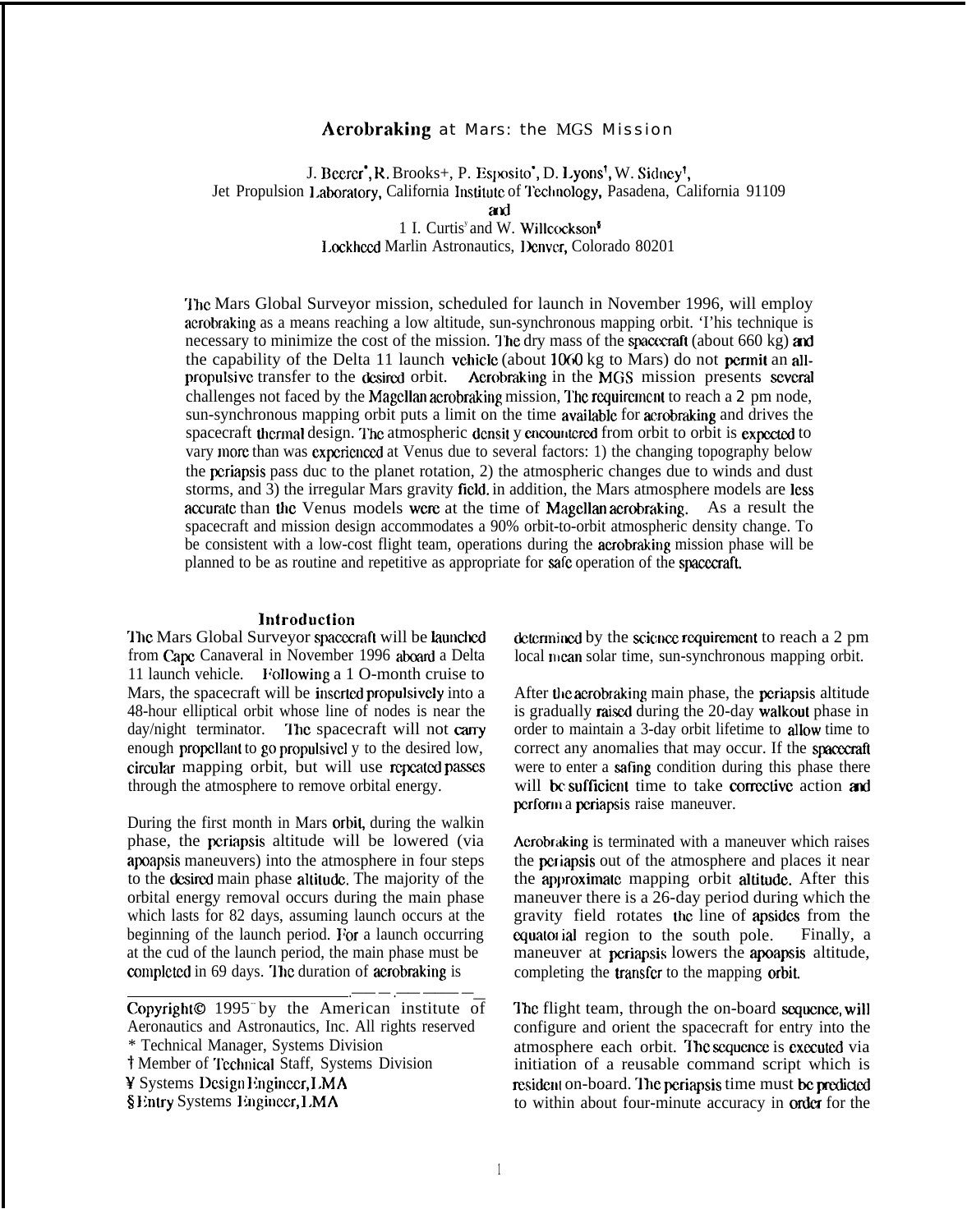spacecraft to achieve the desired drag attitude. If the correct attitude is not sequenced at the correct time. precious attitude control propellant will be wasted fighting the aerodynamic torques. In addition to the acrobraking sequence, the spacecraft attitude control software requires an on-board ephemeris in order to maintain the proper nadir attitude throughout the drag pass.

Based on atmospheric data from **Mariner and Viking** missions at Mars, it has been concluded that a shorttenn or orbit-to-orbit density variation of 70% should be acccxnmodalcd in the spacecraft and **mission design,** An additional 20% density variation due to periapsis altitude perturbations due to the gravity field must also be accommodated. In order for the spacecraft to be able to accommodate this total 90% density variation it was ncccssary to add "drag flaps" at the ends of the two solar arrays. These flaps increase the projected area and allow the spacecraft to operate at a lower mean density.

# **Aerobraking Baseline Trajectory**

Several days after capture in Mars orbit, the periapsis will be lowered from the nominal capture orbit periapsis altitude of313 km to the upper edges of the atmosphere (139 km), where the heating rate is approximately 0.01 W/cm<sup>2</sup>. The periapsis will be lowered in steps (see Fig. 1) because of uncertainties in the atmospheric density of Mars, especially at the acrobraking altitudes. The spacecraft will spend approximately four orbits at each intermediate density level in order to characterize the density variability. The targets for each of the watkin steps will be based on what is observed at the previous level.



Figs. 1-4 show time histories of key trajectory parameters. These figures show the parameters for trajectories corresponding to the opening and closing

launch dates of November 5 and 25, 1996, respectively. For these cases, the Mars orbit insertion dates are September 11 and 22, 1997, respectively.

After periapsis is lowered to the desired altitude for the main phase of aerobraking, small propulsive maneuvers will be required to keep the heating (see Fig. 2) and drag forces within acceptable limits. If the drag is too small, the orbit will not reach the required 2 pm mapping orbit. If the drag is too large, the spacemft will be vulnerable to random atmospheric fluctuations which temporarily increase the density and aerodynamic heating rate to unacceptable levels.

The apoapsis altitude decreases almost linearly during the main phase of aerobraking. As the apoapsis nears the **final**, nearly circular value, the rate of **decrease** is reduced because the periapsis altitude is raised in order to maintain a 3-day recovery time in the event of an anomaly which could prevent the next pcriapsis raising maneuver. This end phase of acrobraking is called the walkout phase because daily periapsis raise maneuvers are required to maintain the 3-day margin, and the pcriapsis altitude gradually walks out of the atmosphere. When the **apoapsis** reaches the desired  $(450 \text{ km})$  altitude, the periapsis altitude is raised to the approximate mapping orbit value.



The required mapping orbit has a descending node (at the equator) which is at 2 pm relative to the fictitious mean Sun. The node of the 48-hour orbit does not move much because the spacecraft does not spend much time very close to the planet where the gravitational perturbations are largest. As the orbit shrinks, the gravitational perturbations become larger and larger, As the orbit approaches the final mapping **orbit**, the nodal rate approaches the sun-synchronous value required by the mapping orbit (see Fig. 3).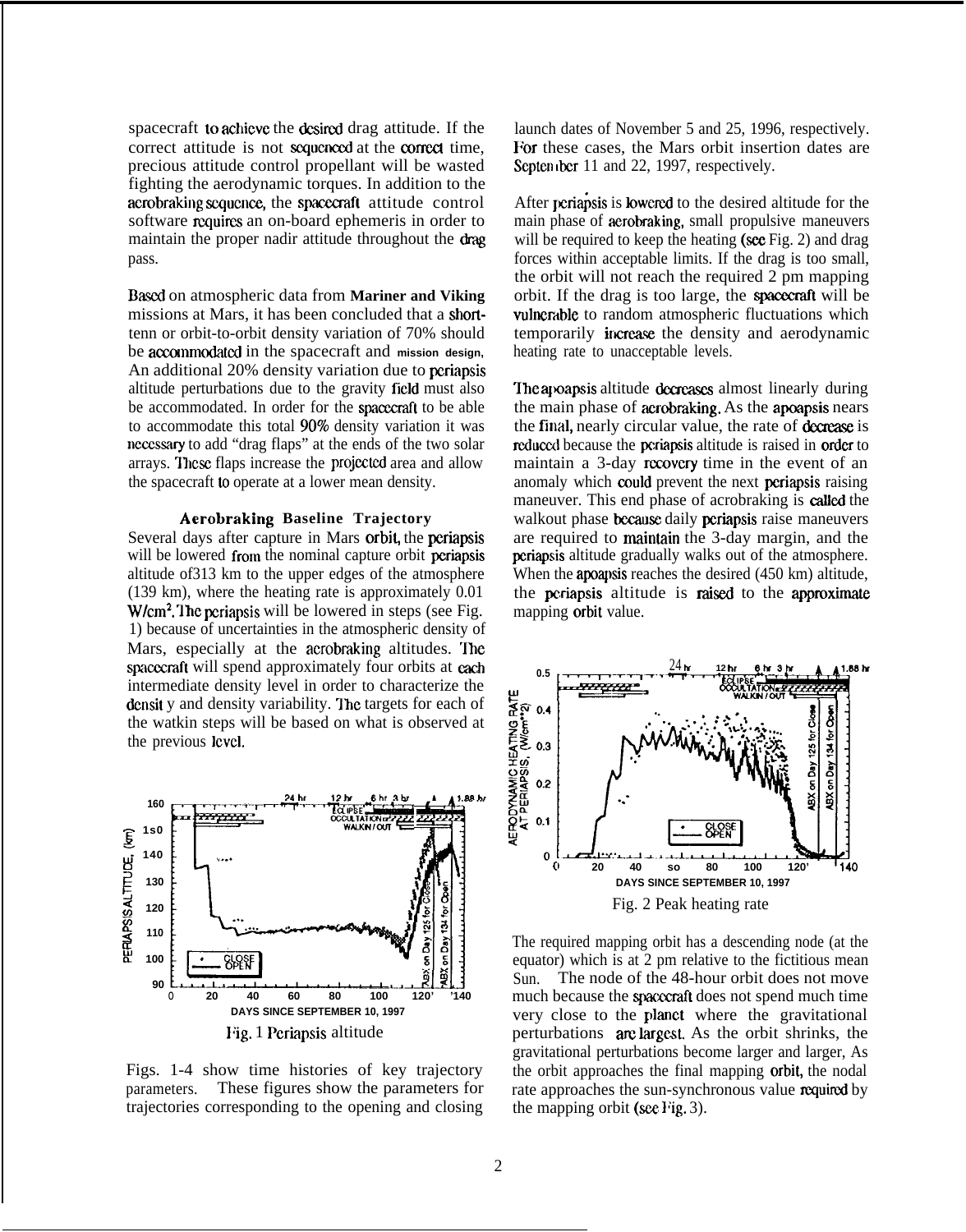Similar to the node, the argument of pcriapsis (the angle measured from the ascending node at the equator to the pcriapsis of the orbit) moves slowly at first and then more mpidly as the orbit shrinks. The periapsis begins at 30 dcg north latitude, mows up past the north pole and then down the other side of the planet, which is on the far side from the Sun (see Fig. 4).



lig. 3 Descending node local mean solar time



The acrobraking trajectory simulation models an average atmospheric density from the MarsGRAM model' which depends on latitude, longitude, dale, altitude,  $F10.7$  flux, terrain and dust. The fluctuations in the simulated densities (apparent in the heating rate curves in  $\text{Fig. 2}$ ) are caused by periapsis altitude perturbations duc to the gravity field alone. Atmospheric variability is accounted for by putting margin between the average simulated values and the values which would cause the spacecraft to overheat. The aerodynamic heating rate is half the density times the velocity at pcriapsis cubed. The actual heat transferred to the spacecraft depends on how efficiently this aerodynamic heating is transferred to the spacecraft, which depends on flow characteristics

around the spacecraft, as well as the molecular interactions as the molecules collide with the spacecraft.

The time spent in the atmosphere (drag duration) is a very small fraction of the orbit for most of acrobraking, only about 7 minutes for most of aerobraking. As the orbit becomes more circular, the time in the atmosphere increases. lJsing a dynamic pressure (one half the density times the velocity at **periapsis squared**) of  $0.0015$  N/m<sup>2</sup>to define the start of the drag pass provides adequate margin for momentum accumulation during the drag pass and for attitude control authority.

The change in orbit period per orbit is of interest to the navigation design. When the orbit period is large, the drag causes targc (5000 s) changes in the orbit period each orbit. If the uncertaint  $y$  in the atmosphere is only  $10\%$ , then the uncertainty in the next predicted time of periapsis will be 500 s. 1 arger atmospheric fluctuations, up to 70%, will be accommodated by the navigation design by using tracking data **after** each drag pass to predict a new periapsis time for the next orbit. The predicted periapsis time triggers the on-board sequence of events and must be uplinked to the spacecraft each orbit when the orbit period is more than a fcw hours.

Although the orbit period decreases rapidly at first, the pcriapsis velocity changes very slowly. As the period shrinks, there are more orbits per day, so the velocity begins to decrease more rapidly. As the orbit approaches the final circular orbit, the drag duration atso increases, which coupled with the increasing number of orbits, rapidly increases the daily change in the periapsis velocity. Even during the walkout phase where the heating rates and peak drag forces are much smaller, the velocity sti II changes significant y. Of the 1200 n  $\sqrt{s}$  change in the periapsis velocity, **250** m/s **occurs** during the walkout phase.

Mars is relatively close to the Sun as viewed from the Earth at arrival, and moves closer as it heads toward conjunction. I'hc capture orbit is nearly face-on to the Sun, and gradually moves toward the 2 pm orientation, where it will be locked into a sun-synchronous orbit. When Mars begins to cast its shadow on the orbit near the end of acrobraking, the eclipse durations increase as the orbit becomes more edge-on to the Sun. When the spacecraft is in the "tail-first" aembraking attitude, little or no solar power is available. Near the end of acrobraking where the orbits periods arc smallest, the drag pass is not always centered on the eclipse and the total time without solar power becomes a significant fraction of the orbit, During this power limited period,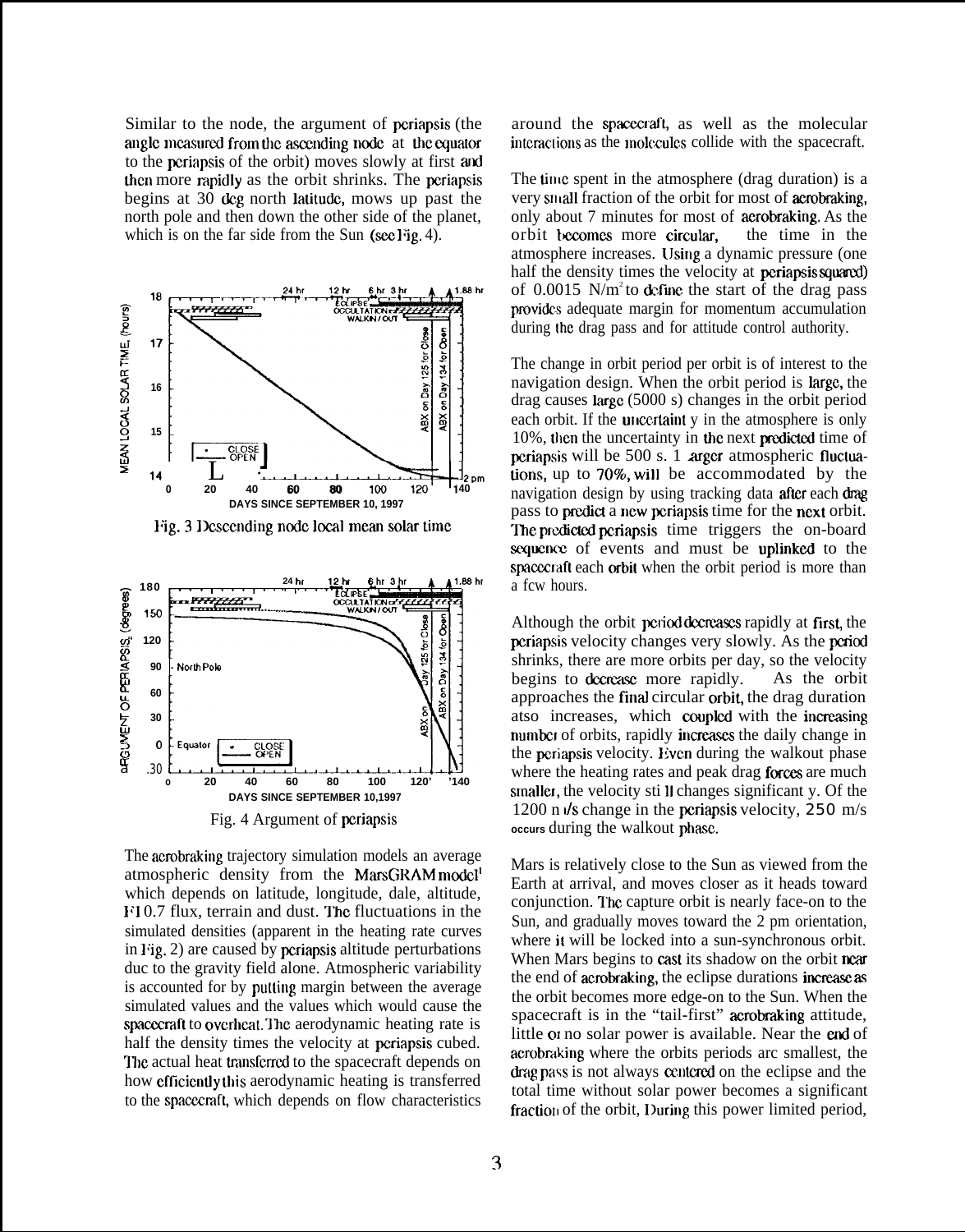the transmitter will be turned on for shorter periods to maintain an adequate power margin.

#### **Aerobraking Configuration**

The spacecraft alternates between the "tail-first" orientation (Fig. 5) during the drag pass and "Array Normal Spin" orientation to enable telecommunications during the rest of the orbit. The velocity vector is close to the -Z axis during the "tail-first" drag pass. 'Ibis attitude protects the instruments which are mounted on the +Z from most of the aerodynamic heating. 'he solar arrays arc oriented so that the incoming atmospheric molecules strike the back sides, thereby protecting the solar cells themselves. The arrays are swept back 30° with the panels placed against hard stops which prevent aerodynamic forces from backdriving the gimbal motors. The resulting configuration is acrodynamicall y stable in that the acrodynamic forces will tend to center the vehicle with the velocity lined up with the -Z axis. This orientation places the propulsion end of the spacecraft into the velocity direction.



l;ig. 5 Spacecraft configuration

The solar arrays are rotated 90 deg about the Y-axis using the inner gimbals to put the active sides toward the Sun (the  $+X$  side of the spacecraft) during the Array Normal Spin phase of each orbit. The outer gimbals maintain the 30 dcg angle to minimize gimbal movement. The 1 ligh Gain Antenna (1 IGA) boresight  $(+X)$  is pointed at the Farth and the spacecraft rotates Once every 100 minntcs so that the celestial sensor assembly (CSA) can detect different stars in order to update the attitude knowledge. The attitude control software updates the inertial attitude reference by identifying the **scmncd** stars with an on-board star catalogue, maintained by the ground. Attitude control is via the reaction wheels. Autonomous momentum management is triggered near the drag pass via momentum threshold limits, for which the reaction control system (RCS) thrusters arc fired to reduce the system momentum.

In order to perform acrobraking passes in the most efficient manner, the spacecraft attitude control is switched to thruster control with a wide  $(\pm 15 \text{ deg})$ pointing error deadband during significant drag phases. This allows the spacecraft to free oscillate around the acrodylumic null, thereby using minimal propellant. The spacecraft is turned to the "tail-first" attitude just prior to switching to thruster control and is turned back to the Array Normal Spin attitude just after switching back to reaction wheel control. The time spent on thruster control is equal to the expected time in the atmosphere (drag duration) plus a margin for pcriapsis timing error (currently five minutes) on both sides of the expected drag pass (see Fig.  $\epsilon$ ). Periapsis timing errors during the drag pass have the potentiat to be large enough that the resulting attitude error would create acrodynamic torques larger than the reaction wheels could counteract. The spacecraft fault protection would interpret the failure to maintain the commanded attitude as a hardware failure and would take unnecessary and unwanted actions, including switching to thruster control with a tight pointing dcadband.

The cui rent best estimate for some of the properties of **the spacecraft** during **the acrobraking** phase are as follows: Mass =  $745$  kg (wet), Area = 17.04 m<sup>2</sup> (projected area for drag, including flaps), Weighted Drag Coefficient =  $1.95$ , Heat Transfer Coefficient =  $0.80$ , Thermal Accommodation Coefficient  $= 0.95$ .

During a normal acrobraking pass, the sotar panels arc the component which will be pushed closest to the thermal limit. The back side of the solar panel will take the impacts of the atmospheric molecules and will be slightly hotter than the front (solar cell) side of the panel. Ihe nominal aerodynamic heating rate changes slowly with each day duc to a different aspect angle to the Sum and Mars and a drag duration which grows **larger** as the orbit becomes more circular. The nominal heating rate is approximatcl y half the heating rate which would cause the temperature constraints to be violated, with most of the remaining margin being allocated to potential atmospheric blooming.

Bccausc it is the most thermally strenuous, the spacecraft development team has used trajectory data for the last day of the launch period for their design studies. Several factors might increase these margins. If the spacecraft is Iaunchcd closer to the beginning of the launch period, the required acrodynamic heating will be lcss, so there will be more margin in the design. The delta-V at Mars orbit insertion could be increased, which would decrease the peak heating rates. If the random atmospheric variability is less than cxpcctcd, the peak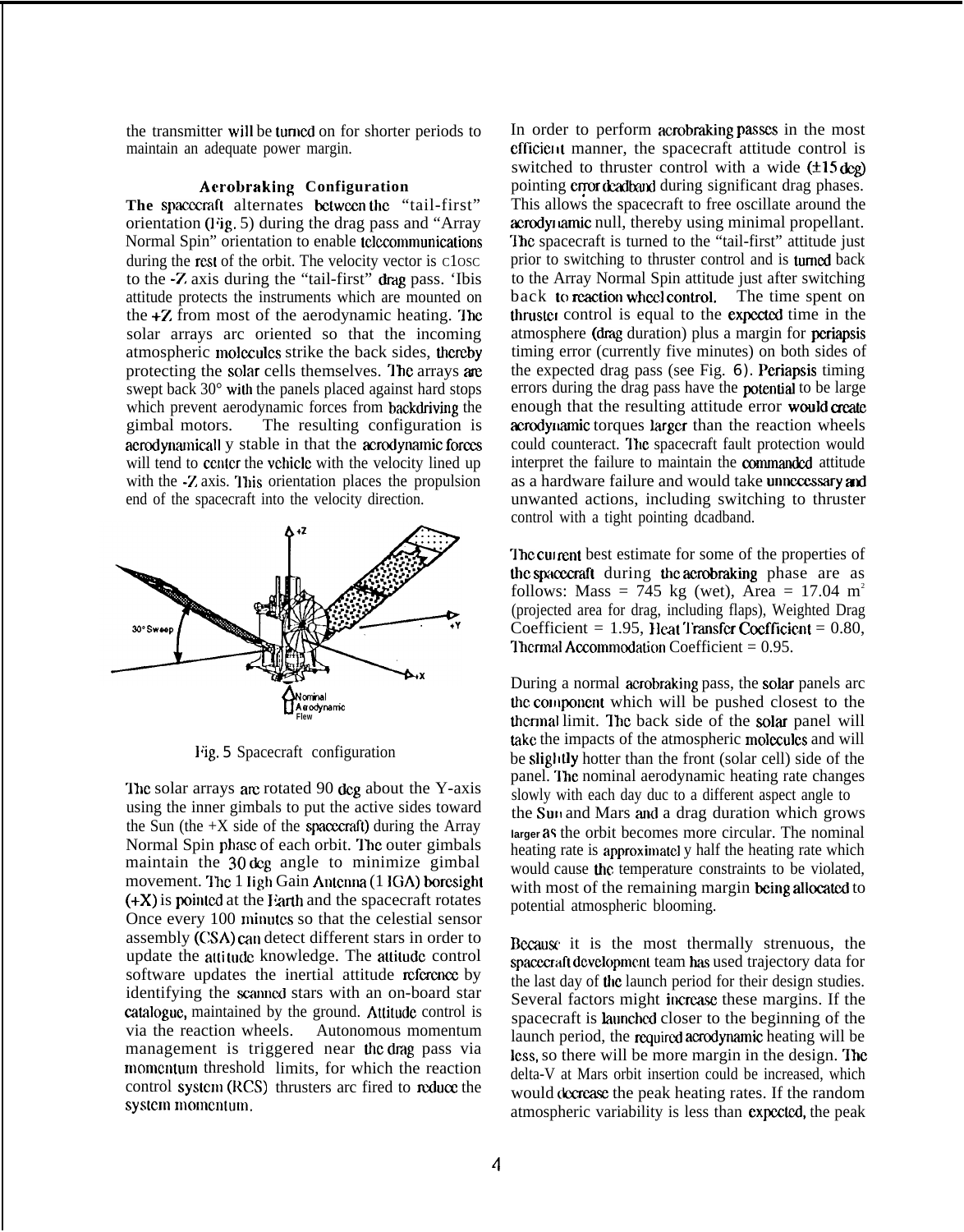heating rates will be less. If the local solar time requirement is changed from 2 pm to  $1:45$  pm, more time would be available for acrobraking and the heating rams will be lower. If more molecules bounce off the spacecraft in a specular fashion, less heat will be transferred to the spacecraft and thcrmat margins will be larger.

#### **Orbital Timeline Analysis**

Two spacecraft events are sequenced in parallel. The first event is called the drag pass and occurs each orbit near periapsis. The second event is called an acmbrake maneuver (ABM) and is performed as required (up to a maximum of once per day) at apoapsis to raise or lower the periapsis altitude.

A typical drag pass event is illustrated in Fig. 6. In the following description the "predicted start of drag" time includes a navigational timing uncertainty of five minutes. Twenty minutes prior to the predicted start of drag, the catalyst bed heaters for the RCS thrusters are turned on and allowed to warm up. Eight and one half minutes prior to the predicted start of drag, the command  $\&$  data handling (C&DI I) subsystem is configured to record 2 kbps engineering telemetry onto a solid state recorder (SSR). Normally one minute later, the transmitter is turned off to conserve power. The spacecraft is next commanded to initiate a readion wheel turn to the initial drag pass attitude, in which the spacecraft  $-Z$  axis, is aligned along the velocity vector and the -X axis is pointed at Mars. Seven and one half minutes is allocated to **acquire this attitude.** After acquiring the initial drag pass attitude, attitude control maintains a nadir orientation through the use of an onboard Mars ephemeris, with the spacecraft rotating about the  $+Y$  axis (once per orbit) to keep the  $-Z$  axis close to the velocity vector and the  $+X$  axis pointed at Mars. Star processing is disabled through the drag pass, with the inertial reference propagated using the gyros.

One minute after initiation of the spacecraft turn, the  $+/-Y$  solar army gimbal drives are enabled and commanded to orient the panels as required for the drag **pass.** Both solar **arrays** are **rotated simultaneously** 90 **deg** about their inboard gimbal, so that the cdl side of the army is swept back  $30$  deg towards the spacecraft  $+Z$ body axis. This orientation keeps the **backside** of the arrays into the acro flow, while providing an aerodynamically stable attitude. Three minutes is allocated for the solar array orientation.



l~ig. **6 Spacecraft events** around a typical aerobraking orbit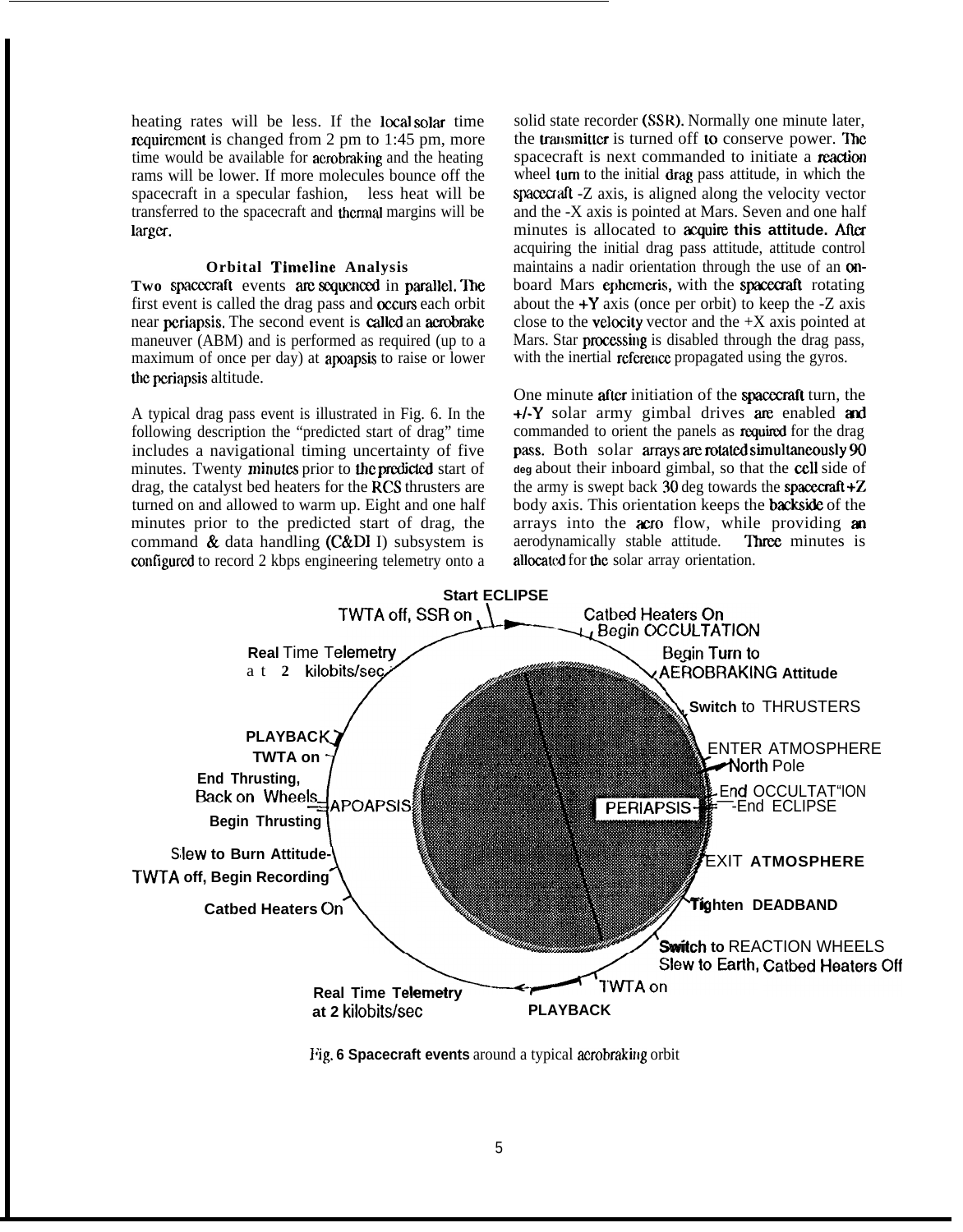At the predicted drag start time, the spacecraft is commanded to thruster control mode (with the reaction wheels held at their current speeds) and the atlitudc conlrol **dcadtmds opened** up to prohibit excessive hydrazine expenditure during the drag pass. Angle of attack is controlled to within 15 deg. At the predicted time of periapsis, the reaction wheels are commanded to approximately zero speed, to dump the spacecraft momentum. At the end of the predicted drag period plus 5-minute navigation timing uncertainty, the attitude control deadbands arc tightened up to rcducc the spacecraft body rates below the limits for reaction wheel control authority. Five minutes arc allowed for this rate damping period. At the end of this period, control is switched back to reaction wbecls and the spacecraft commanded back to the normal cruise attitude control mode described<br>previously. Additionally star processing is re-Additionally star processing is  $\mathbf{r}$ -Oenabled, allowing the incruise reference to be updated oucc the cruise attitude and spin arc rccstablishcd. Onc minute later the solar arrays arc commanded back to their cruise positions. After allowing time for the acquisition of the cruise attitude, the transmitter is turned back on and a minimum 5-minute real-time 2 kbps cngiuccring tclcmctry downlink period is initiated to give a snapshot of the current spacecraft health. Following the real-time period, the SSR is commanded to play back the engineering telemetry recorded during the drag pass.

The relative timing bctwccn the drag pass events are adjusted periodically to fit the shrinking orbit. As the orbit period dczrcascs, the drag duration increases. Consequently, the amount of time that the solar arrays arc not receiving solar input and that the spacecraft bus load is supported by the batteries increases as well. Additionally, when the orbit period decreases below six hours, the orbit becomes eclipsed from the Sun by Mars for up to a maximum of 41 minutes per orbit. The phasing between the eclipse portion of the orbit and the drag pass determines the total off-Sun duration per orbit. 10 maintain adequate margins on tbc orbital energy balance and state of charge of the batteries, the transmitter is turned off at the start of eclipse period and remains off until the spacecraft is pointed back at tbc Farth and out of cclipsc.

A typical ABM is also illustrated in I'ig. 6. The flight software maneuver control parameters (e.g. burn dircztion, dc.sired delta-V magnitude, backup burn duration timers) arc first loaded into the flight soft ware maneuver control task compool. The catalyst bed heaters for the RCS thrusters arc warmed

up 20 minutes prior to the bum. One minute prior to the turn to the burn attitude, recording of the  $2$  kbps engineering tclcmctry is initiated on the SSR and the transmitter is turned off to conserve power. The spacecraft is commanded to the bum attitude 12.5 minutes prior to the burn. Onc minute later the solar arrays are commanded to their maneuver positions, in which they are rotated '90 deg about their inboard gimbal to place them against the hard stops during the burn. By two minutes prior to the burn start, the spacecraft will have acquired the desired bum attitude. At this time the incrtial measurement unit (IMU) is commanded to the accelerometer output format. A fcw seconds prior to the bum, the RCS thrusters are anncd. At the burn start time the attitude control software is commanded to the maneuver control mode.. The maneuver control task tires the delta-V thrusters until tbc desired delta-V has been sensed by the accelerometers. The bum attitude is maintained by on-pulsing the non delta-V thrusters and offpulsing the delta-V thrusters as required. In the event of an accekromclcr failure, a backup bum timer will terminate the burn. The sequence of commands to reconfigure and reorient the spacecraft to the normal cruise mode is as dcscribcd above for the drag pass evcnl.

# **Spacecraft** Margins

Two areas of the spacecraft have required special attention **duc to** acrobraking heating loads, the solar arrays and the HGA. Minimum temperature margin is  $15^{\circ}$  C bet wccn flight allowable temperature and qualification temperature for normal operations in acrobraking. 'Jhc solar arrays consist of an aluminum honeycomb and composite face.sheet assembly. The drag flaps am constructed of graphite composite struts wrapped with 1 mil carbon impregnated Kapton. A specific pattern of white paint and Kapton tape protects kading surfaces of the panels against asymmetric heat transfer rates experienced in transitional flow. Acrobraking temperature predictions show the array facesheet-core bond temperature reaching  $165^{\circ}$  C as compared the 218 $^{\circ}$  C adhesive limit. Materials and processes on the front and rear of the solar arrays bad been changed to resist higher temperatures caused by the original safing orientation. 'Ihe prc.sent sating orientation heats the same side (non-cdl side) of the panels as normal acrobraking resulting in Iargc temperature margins on the cell-side surface. 'Jhc arrays have been qualified to 200 cycles at 190" C peak temperature to simulate the acrobraking environment,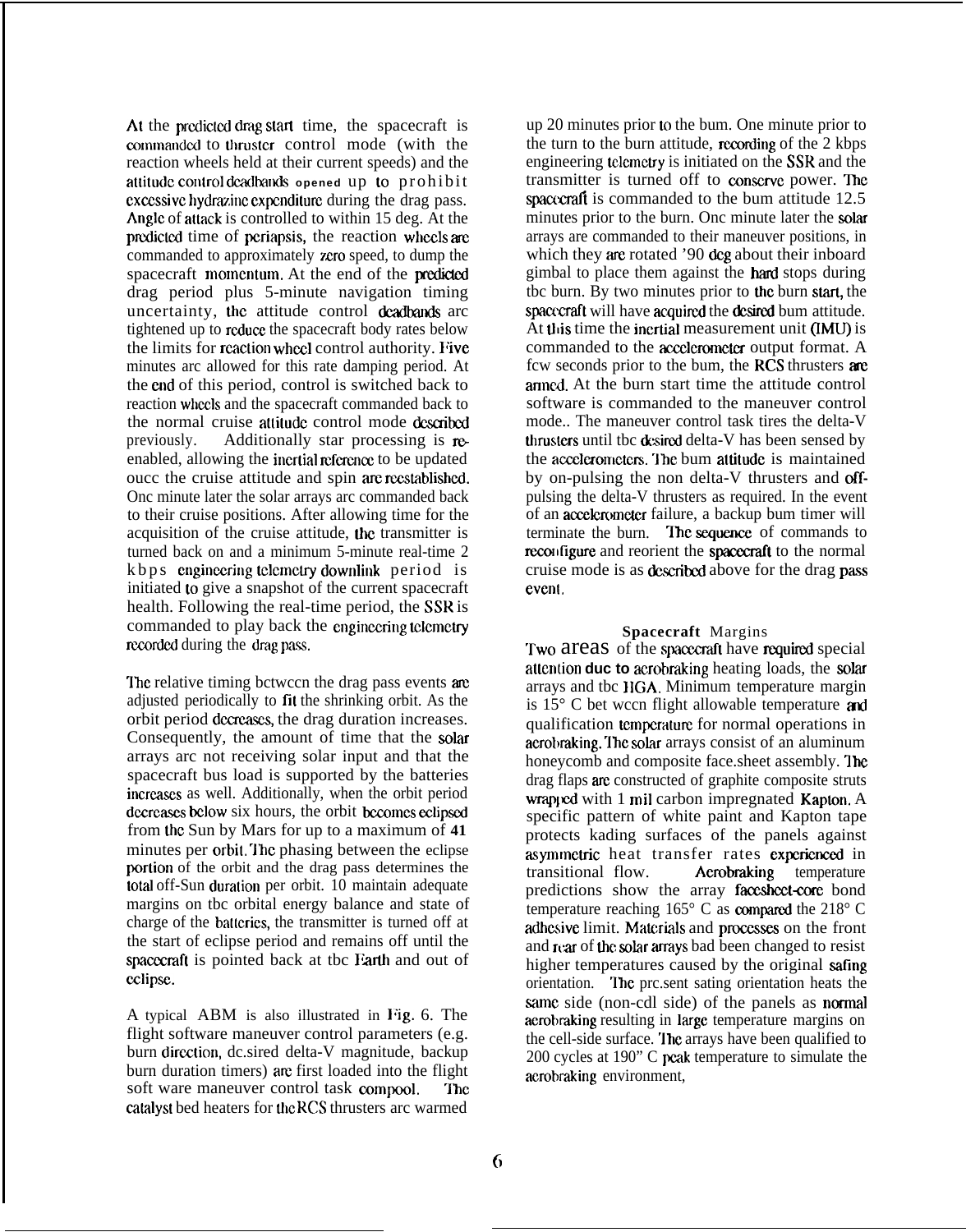**The HGA reflector is constructed** of a composite facesheet trended to a composite core. The reflector and rim arc cured at  $177^{\circ}$  C. Multilayer insulation has been added to the rim and back side of the reflector and a two roil, germanium coated, Kapton radome has bccu added to prevent overheating of the antenna in the acrobraking mission phase. Although the current safing orientation does not require a radome it will remain to keep the 1 IGA warm during cold thermal conditions. This assembly will be qualified to a temperature of 150° C to provide acceptable margins for the mission.

Single string thruster control is used for nominal acrobraking (dual string for Z axis to provide a couple torque). The worst case angular rates expected are 4 dcg/s as compared to 15 dcg/s before gyro saturation occurs. In the event of safing (wherein the spacecraft will flip over from Array Normal Spin attitude to the acrodynarnieally stable dmg attitude), dual string thruster control is used to maintain safing flip-over rates below 6 dcg/s. Single string thruster control will maintain flip-over rates below gyro saturation of 15 deg/s in several cases. Fuel usage for normal acrobraking and one safing event is estimated to be 11 kg of hydrazine as compared to an allocation of  $13.7$ kg. The current sating orientation has resulted in five times lCSS fuel usc for sating control over the previous baseline. The current sating orientation will also result in drag pass fuel mass dynamics to provide the required  $0.5$  square inch surface contact between fuel mass and the propellant management device sump.

Attitude knowledge must also be maintained sufficiently during the drag pass to return to Earth point without star acquisition. The attitude control mode for the drag portion of an orbit is CSA back-up mode. In this mode the spacecraft will experience a knowledge drift of 0.25 dcg after 50 minutes. Attitude knowledge after the drag pass needs to be better than 0.5 dcg to quickly restart Array Normal Spin mode and locate stars. Forty percent margin exists on attitude knowledge for the longest period cxpectcd on CSA back-up mode.

Fach outboard solar array drive is forced against a static hard stop during normal acrobraking and can not be forced out of configuration. In the. event of a spacecraft safing event, aerodynamic torques prior to the ftip-over, will act to push the outboard drives away from the mechanical hard stops and must be resisted by the gimbal drive mechanisms. The

outboard drive is overtoryucd and begins to move at an convalent dynamic pressure of  $0.88$  N/m<sup>\*</sup>. Spacecraft aerodynamic characteristics will guarantee that the flip-over is complete at  $0.2$  N/m<sup>2</sup> to provide a 440% margin of safety in the event of a 90% atmosphere. The inboard solar array gimbal drive atso experiences aerodynamic torque duc to the 25 dcg rotational position in sating. The inboard overtorque **margin is 214%. worst case, for the inboard drives.**

**Power margin is a concern for the acrobraking orbits** where the period is less than two hours and the  $\text{drag}$ pass orbital **position** immediately follows solar eclipse. Energy balance is not achieved on orbits which contain an ABM to maintain the desired periapsis altitude. Eventually, the short orbit and long drag pass do not provide sufficient battery recharge time and the energy balance approaches 50 watt-hours on the final few orbits of acrobraking. Nickel-l{ydrogen battery state of charge (SOC) drops below 70% fOr a significant period of the acrobraking mission phase. However, battery life will not be degraded to less than the three year design lifetime of the mapping and relay mission. SOC is estimated to be as small as 45% during an ABM. **Power** margin was a consideration in the selection of the current safing orientation. Even with the off-sun time in the safing drag pass energy balance is always positive in each orbit and SOC remains greater than 70%.

# **Navigation Design**

The primary acrobraking requirements and constraints placed on mvigation design areas follows: a) predict the time of periapsis passage (Tp) to  $225$  s, b) predict the periapsis distance  $(Rp)$  to 1.5 km and c) due to spacecraft and orbital constraints, tracking data shall not be acquired within 0.5 hours of pcriapsis. Eight acrobraking cases were identified bawd upon the spacecraft's orbital period; one each during walkin and walkout and six during the main phase of aerobraking. For each case, a determination was made as to how well the above requirements could be satisfied. In addition, these results were important for establishing an operational plan and work-schedule.

The procedure used to simulate acrobraking navigation operations was as follows: a) acquire one orbit (two orbits during the latter stage of the main phase) plus several hours of post-periapsis doppler tracking data, b) apply an accuracy of  $0.2 \text{ mm/s}$  for data counted or averaged over  $60s$ , c) analyze this data using a weighted least-squares algorithm (with a priot i information) and solve for the spacecraft's state,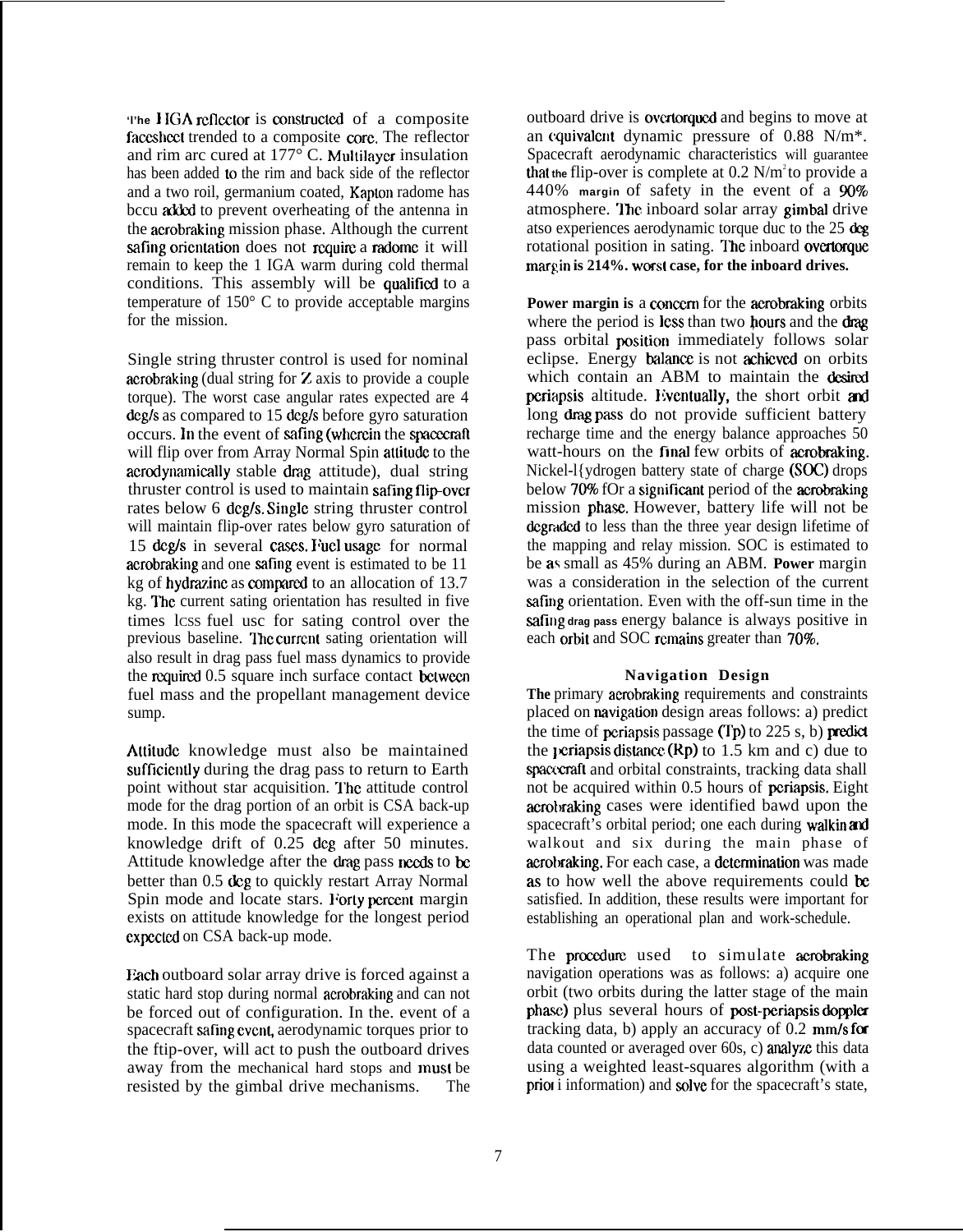| EPOCH AND ORBITAL,<br><u>PERIOD (HRS)</u><br>10/1 0/97 | PREDICTED UNCLETAINTIES               |         |                         |
|--------------------------------------------------------|---------------------------------------|---------|-------------------------|
|                                                        | <b>PERIAPSIS</b>                      |         | Tp (S) Rp (KM, 1 SIGMA) |
|                                                        | $_{p3}^{P2*}$                         | 5.6     | 0.02. / 0.06            |
| 40.0                                                   |                                       | ER      | 0.10/0.11               |
| 1 1/04/97                                              | $P2*$                                 | 1.9     | 0.07 / 0.20             |
| 24.0                                                   | P <sub>3</sub>                        | ER      | 0.10 / 0.21             |
| 11/30/97                                               | $\mathop{{\rm P2}}\limits_{\rm p3}^*$ | 0.3     | 0.02 / 0.05             |
| 10.0                                                   |                                       | 375.    | $0.05$ I $0.07$         |
| 12/14/97                                               | $P_2$ *                               | $0.2\,$ | 0.02 / 0.07             |
| 6.0                                                    |                                       | 151.    | 0.03 / 0.08             |
|                                                        | P4                                    | 439.    | 0.04 / 0.10             |
| 12/29/97                                               | <b>P4</b>                             | 42.2    | 0.04/0.11               |
| 3.0                                                    | $P5*$                                 | 126.    | 0.06 / 0.13             |
|                                                        | $P6*$                                 | 255.    | 0.12 / 0.18             |
| 01/01/98                                               | P <sub>5</sub>                        | 57.7    | 0.08 / 0.21             |
| 2.42                                                   | $P6*$                                 | 112.    | 0.10 / 0.21             |
|                                                        | $P7*$                                 | 185.    | 0.10 / 0.21             |
|                                                        | $\mathrm{P8}$ $^*$                    | 275.    | 0.10 / 0.22             |

**'l'able 1. Tp and Rp** uncertainties **for six cases during the main phase of aerobraking,**

\* Navigation can predict n (1,2,3) pcriapscs ahead; ER = **cxceds requirement.** Note that the Rp uncertainty corresponds to a) nominal gravity field  $(25th$  degree and order) coefficient uncertainties (col. 1) and b) an increase in the coefficient uncertainties by a factor of three (co]. 2).

Generally this consisted of orbital elements at the cpoeh of the analysis and model parameters for atmospheric density, gravity field coefficients, spacecraft thrusting around periapsis and an average acceleration to account for angular momentum  $desaturation (AMI)$  and solar radiation pressure. This analysis provided the reconstructed knowledge of the spacecraft's orbit. In addition, these results wem propagated forward in time. 'lhus predictions of the time-of-pcriapsis-passage, orbit elements and their corresponding uncertainties were generated. With this information, the navigation capability could be compared to the above requirements leading to the development of an operational navigation strategy.

**The** results of simulations cannot out for each of the main phase cases are summarized in Table 1. For example for case  $1(i.e. 40.0$  hours orbital period), the predicted accuracy of the second periapsis-passage (W) time is 5.6s and the radial distance  $(Rp)$  is 0.02 km. Note the following: a)  $P1$  (first periapsis) refers to the

orbit during which recking data were **acquired**, b) the To uncertainty is driven by the atmospheric density a 70% orbit-to orbit density variation or uncertainty was used, c) the. Rp uncertaint  $y$  is mainly due to the gravity model uncertaint y - it is a one-sigma result and d) the effect and uncertainty associated with an acrobraking maneuver (ABM) **was** not included in these results. For this case, the prediction of the time of pcriapsis-passage for P2 satisfies the requirement but the P3 prediction does not-

Based upon these results, navigation can develop a workable operations strategy which will satisfy the requirements. For example, for case 1, navigation will predict  $T_p$  and  $R_p$  only one orbit ahead in order to satisfy the requirements. However for the fifth case (i. e. orbital period of 3.0 hours), two orbits of doppler data shall be acquired (this includes P1 and P2) and accurate and timely predictions shall be made for P5 and P6. Note that the 225 s requirement is in effect, however occasionally exeecding it up to a limit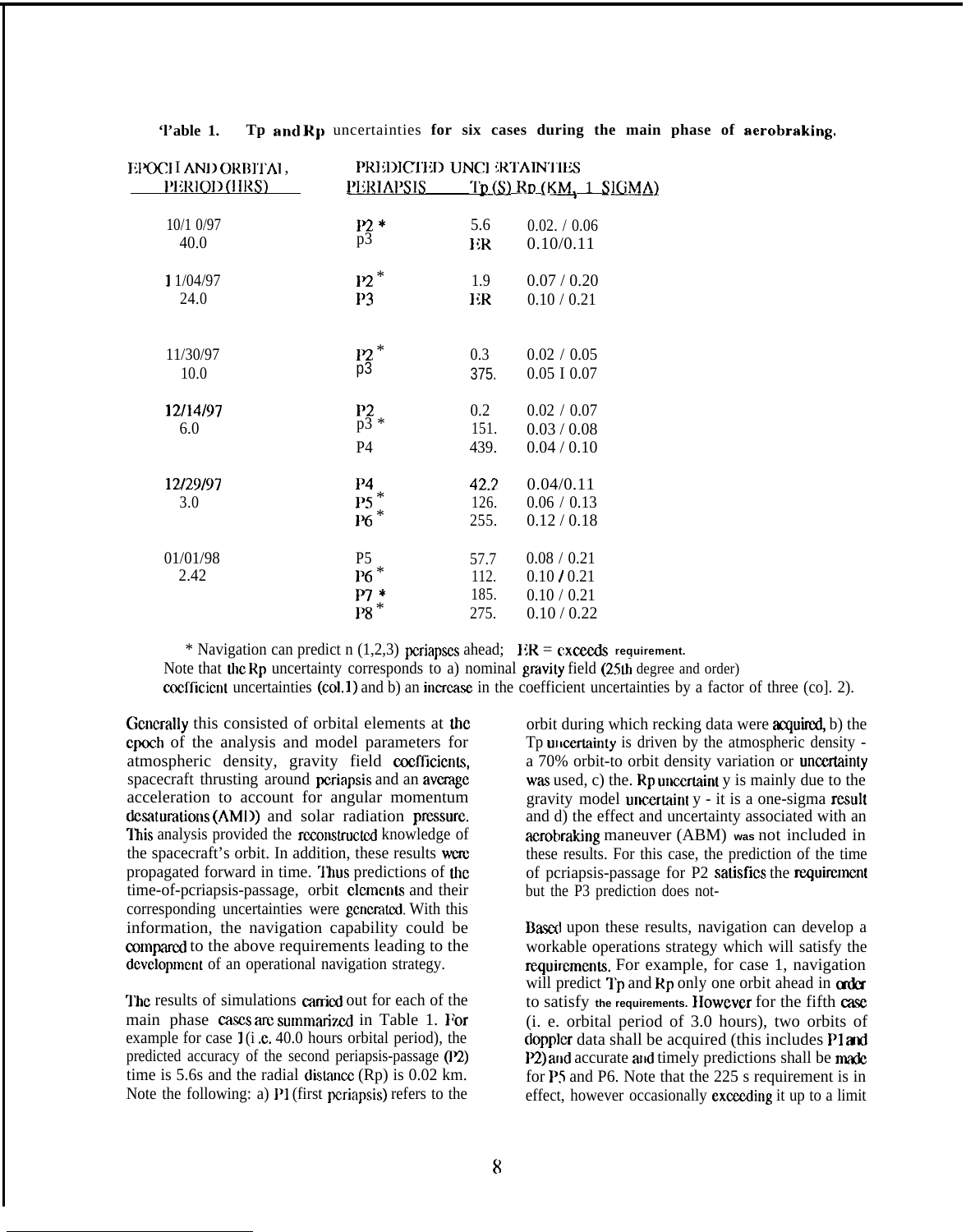of appmximalcl y 260s can be tolerated at the expense of a small amount of propellant for at tilude control.

### Ground Operations

The flight team responsibilities during acrobraking include spacecraft commanding (through use of stored commands and real-time commands) to pcrfonn the required orbit events, navigation orbit determination and atmospheric modeling, and routine spacecraft health monitoring. The acrobraking operations design is based on the Magellan operations<sup>.</sup>

There arc two critical spacecraft orbital events which must be commanded by the ground in order to execute acrobraking successfully. The first spacecraft event is pcrfonned every orbit around periapsis to configure and orient the Spacecraft fOr entry into the atmosphere. This event is cxccutcd via initiation of a reusable command script which is resident on-board and stored in the mission phase script area of onboard memory. This drag pass command script is generated and updated by a ground resident command block called AEROBRAKE, which resides in the sequencing software. The on-board drag pass sequence is initiated via "start script" or trigger commands which am loaded as stored sequence command files as frequently as nccdcd to meet navigation periapsis timing error prediction requirements. In addition to the sequence of trigger commands, the spacecraft attitude control software requires a spacecraft ephemeris in order to **maintain the proper nadir attitude throughout the dmg pass. The Navigation Update Process is u.scd fcr executing the drag** pass event each orbit.

Associated with the AEROBRAKE block are specific parameters which allow the relative timing bctween the events to be adjusted as the orbit period decreases. Periodically, the block will be rerun on the ground to adjust the block timing and the resulting sequence reloaded on the spacecraft into the appropriate reusable script area. The Underlying Sequence Update Process is the process used to accomplish this.

The second critical spacecraft orbitat event is the propulsive maneuver at apoapsis which is executed as needed 10 maintain the required periapsis **altitude.** The command script is generated by a ground resident command block called ABM and stored on-bard the spacecraft similar to the drag pass script and is initiated via a real-time "start script" trigger command. The ABM Decision and Implementation Process determines when an ABM will be triggered.

#### Atmosphere **Modeling and Observation**

Waves **from** various sources cause the atmospheric density to vary as a function of time, which means that the density from orbit to orbit is somewhat unpredictable. This short term orbit to orbit random variability is accommodated by targeting for a mean density which is only half the density which would cause the solar panels to overheat. Unfortunately, there is very little actual data at the typical aerobraking altitudes. Models are being used to make up for this lack of data. Global circulation models of the lower atmosphere arc being extended upwards and upper atmosphere models arc being extended downwards. Acrobraking will take place at the boundary between these two models.

The other atmospheric concern is the sudden change to the mean atmospheric density that occurs when then. is a large global dust storm, The worst case predicted by the MarsGRAM model of the Mars atmosphere is on the order of a **400%** increase in less than a week, Since the spacecraft is designed to withstand only a 90% increase, propulsive maneuvers to raise periapsis will be required to keep temperatures below critical levels if a large global dust storm occurs during acrobraking.

The question is "How do we decide if a maneuver is required?' The expected random **fluctuations** could mask the steady increase from a global dust storm in the densities inferred from the effects of the drag on the spacecraft. 'lhc primary means for inferring the atmospheric density is for the orbit determination process to *reconstruct the* density required to **produce** the observed changes in the orbit. When the orbit period is large, there arc two days between samples and only a handful of samples during the week it takes a dust storm to encircle the planet. Densities can also be inferred from spacecraft solar panel<br>temperatures, accelerometer measurements, and possibly from the attitude oscillations. Except for the accelerometer measurement, which contains data about the structure of the atmosphere along each drag pass, these methods tend to produce only a single "averaged" measurement per orbit. Measuring changes in the structure may help us to separate randomly **occurring** waves from global changes.

Several other options for detecting dust in the atmosphere are under study. Todd Clancy has been very successful in detecting dust storms on Mars using a ground based measurement of the CO absorption band using one of the antennas at Kitt Peak. Observations will be made this year when